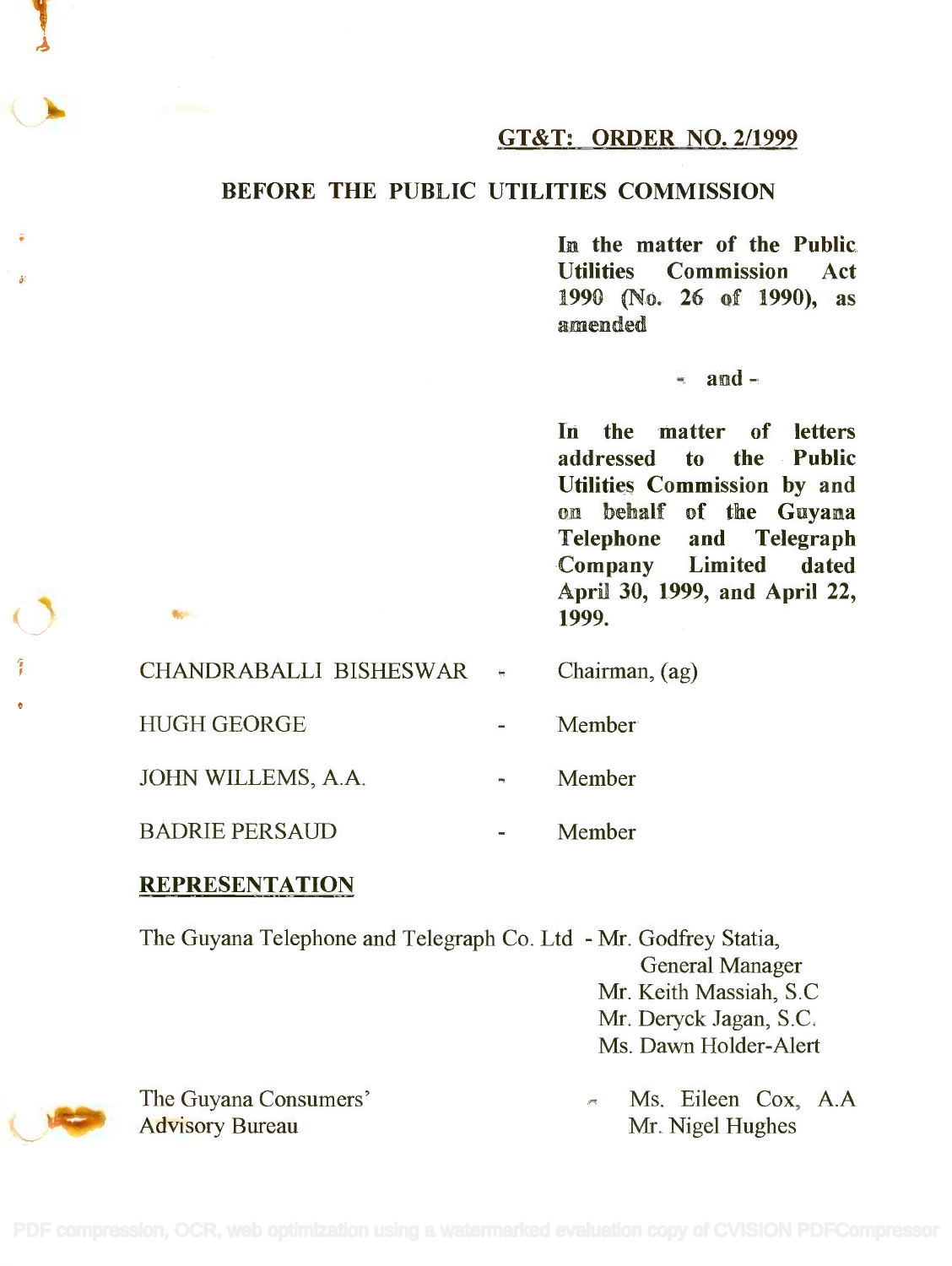### DECISION

On Tuesday, May 18, 1999, the Public Utilities Commission held, On Tuesday, May 18, 1999, the Public Utilities Commission held, pursuant to its notice published on the  $11<sup>th</sup>$  day of May, 1999, a public hearing in the Millenium Room of the Main Street Plaza Hotel, at 5:30 p.m. hearing in the Millenium Room of the Main Street Plaza Hotel, at 5:30 p.m.

2. The purpose of the public hearing was as follows:

"(a) To consider the letter dated April 30, 1999, addressed to "(a) To consider the letter dated April 30, 1999, addressed to Mr. W. Anthony Nurse, Secretary, Public Utilities Mr. W. Anthony Nurse, Secretary, Public Utilities Commission and signed by Mr. Godfrey S. Statia, Deputy Commission and signed by Mr. Godfrey S. Statia, Deputy General Manager - Regulatory and Business Affairs, Guyana Telephone and Telegraph Company Limited; and Telephone and Telegraph Company Limited; and

(b) To address and determine the issue raised in a letter dated (b) To address and determine the issue raised in a letter dated 22<sup>nd</sup> April, 1999, addressed to Mr. Anthony Nurse, Secretary, Public Utilities Commission and signed by Mr. Keith Massiah, Public Utilities Commission and signed by Mr. Keith Massiah, S.C., Attorney-at-Law." S.C., Attorney-at-Law."

3. The above-mentioned letters, together with letters dated  $23<sup>rd</sup>$  April, 1999 and 29<sup>th</sup> April, 1999, were tendered and marked as exhibits A to D.

4. The Commission sought clarification from the Guyana Telephone and 4. The Commission sought clarification from the Guyana Telephone and Telegraph Company Limited as regards the implication of the letters vis a Telegraph Company Limited as regards the implication of the letters vis a vis the treatment with the Tarriff Notice filed on October 27, 1998.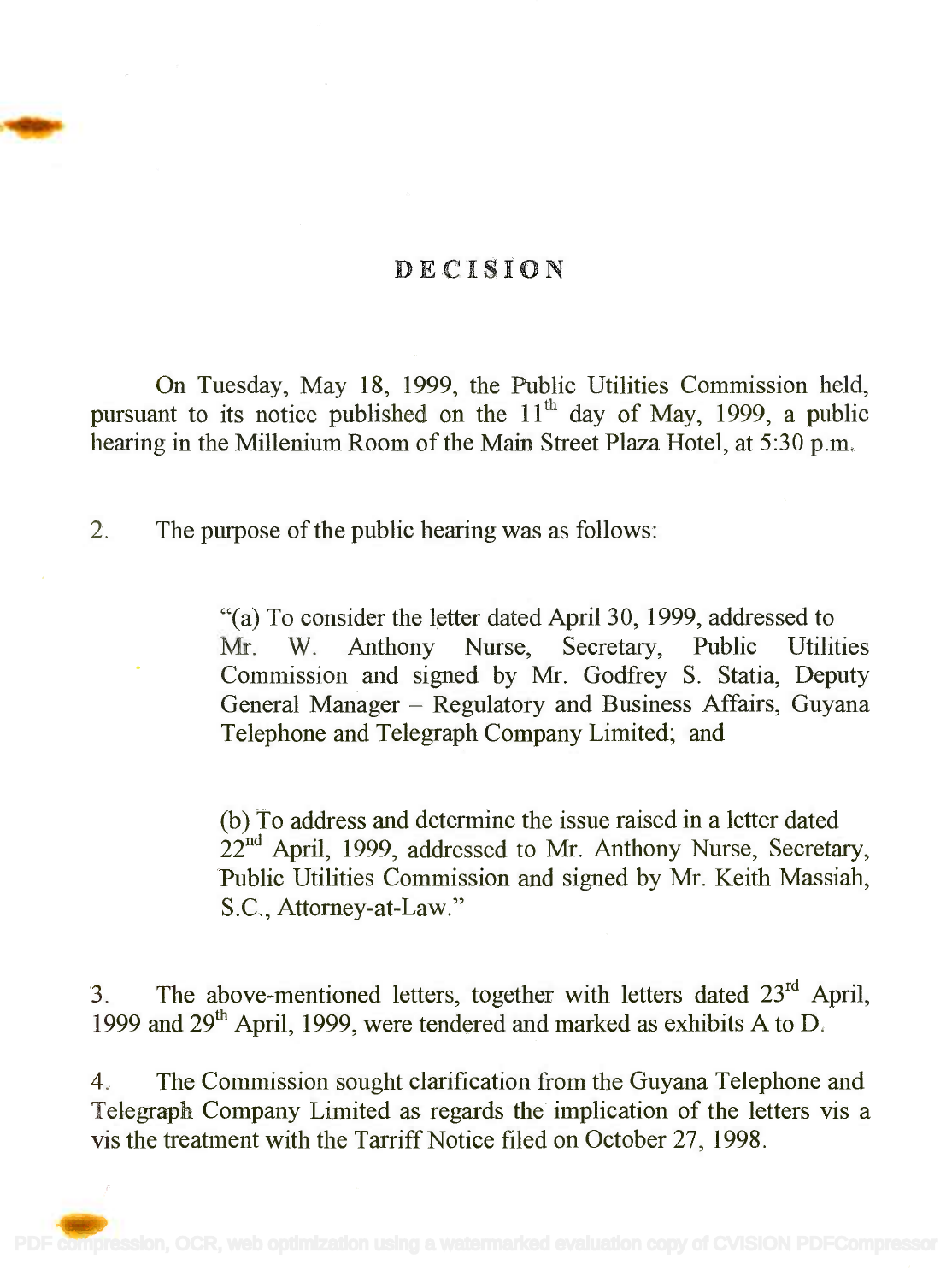5. Representations were made on behalf of the Guyana Telephone 5. Representations were made on behalf of the Guyana Telephone and Telegraph Company Limited by Mr. Massiah, S.C and Mr. Godfrey S. Statia, General Manager, External, in the main and to a lesser extent by Mr. Statia, General Manager, External, in the main and to a lesser extent by Mr. Deryck Jagan, S.C. Deryck Jagan, S.C.

9 PM 2012

6. In his representation to the Commission, Mr. Massiah, S.C. stated, inter 6. In his representation to the Commission, Mr. Massiah, S.C. stated, inter alia, that the application dated October 27, 1998, was an amendment of the alia, that the application dated October 27, 1998, was an amendment of the application dated December 31, 1997, and together they constitute a single application dated December 31, 1997, and together they constitute a single indivisible application and not two separate and distinct applications. (Pages indivisible application and not two separate and distinct applications. (Pages 5 and 6 of the transcript). 5 and 6 of the transcript).

- 7. Mr. Statia, General Manager, External, confirmed that the position as set 7. Mr. Statia, General Manager, External, confirmed that the position as set out at paragraph 6 above represented the company's position on the matter. matter.
- 8. Representing the Consumers Group, Mr. Nigel Hughes sought the 8. Representing the Consumers Group, Mr. Nigel Hughes sought the assurance from the Guyana Telephone and Telegraph Company Limited assurance from the Guyana Telephone and Telegraph Company Limited

"that they do not propose to bring these rates into effect until the Order Nisi had been determined and there was an absolute the Order Nisi had been determined and there was an absolute discharge." (page 12 of the transcript) discharge." (page 12 of the transcript)

9. Mr. Godfrey S. Statia in answer to a question from Commissioner Hugh 9. Mr. Godfrey S. Statia in answer to a question from Commissioner Hugh George, informed the Commission thus ... "every letter that I have written to the Commission binds the Company. As for this same matter it written to the Commission binds the Company. As for this same matter it was subject to our last Board meeting in which it was raised and they was subject to our last Board meeting in which it was raised and they concurred with what I said to the Commission. So when you get a copy concurred with what I said to the Commission. So when you get a copy of our minutes you will see that they concurred with my letter of April of our minutes you will see that they concurred with my letter of April 30." 30."

10.The Commission has considered all of the submissions and 10.The Commission has considered all of the submissions and representations made by and on behalf of the Guyana Telephone and Telegraph Company Limited and the Consumer Group at the public hearing Telegraph Company Limited and the Consumer Group at the public hearing and in light of the above and bearing in mind that the subsisting temporary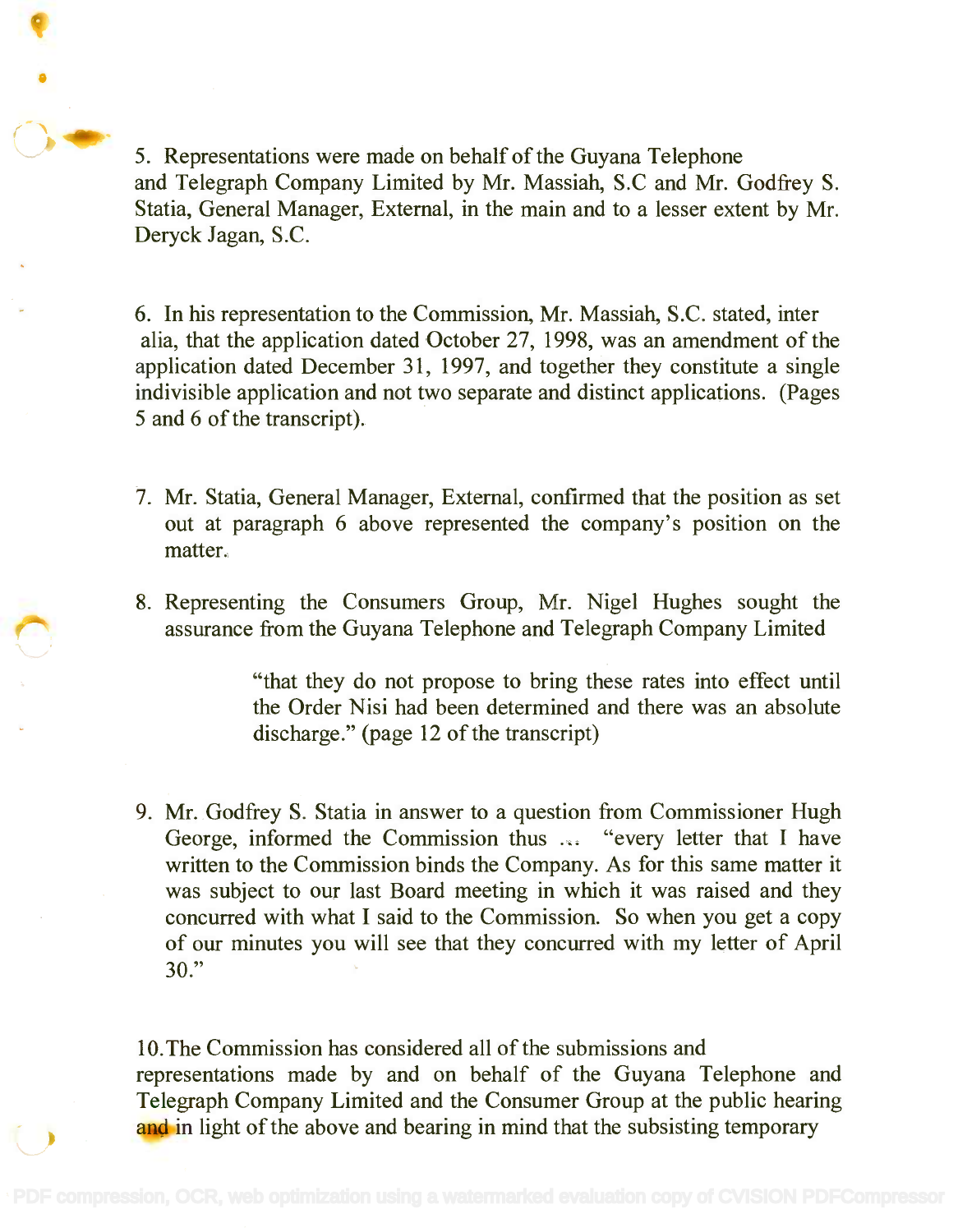rates as at the date of these proceedings and of this Order respectively, rates as at the date of these proceedings and of this Order respectively, would continue in force, make the following Order: would continue in force, make the following Order:

### **Order**

- (a) That no action will be taken by any party in relation to the Tariff of (a) That no action will be taken by any party in relation to the Tariff of 31<sup>st</sup> December, 1997and the 27<sup>th</sup> October, 1998 until after the hearing and determination of the Court proceedings 13-M of 1999; and determination of the Court proceedings 13-M of 1999;
- (b) That the status quo be maintained until the determination of the Court (b) That the status quo be maintained until the determination of the Court proceedings 13-M of 1999; this status quo being that the temporary proceedings 13-M of 1999; this status quo being that the temporary rates by virtue of the Orders of the PUC made on the 27<sup>th</sup> January, 1998 and 27<sup>th</sup> March, 1998 respectively continue to remain in force until new rates are approved by the PUC. until new rates are approved by the PUC.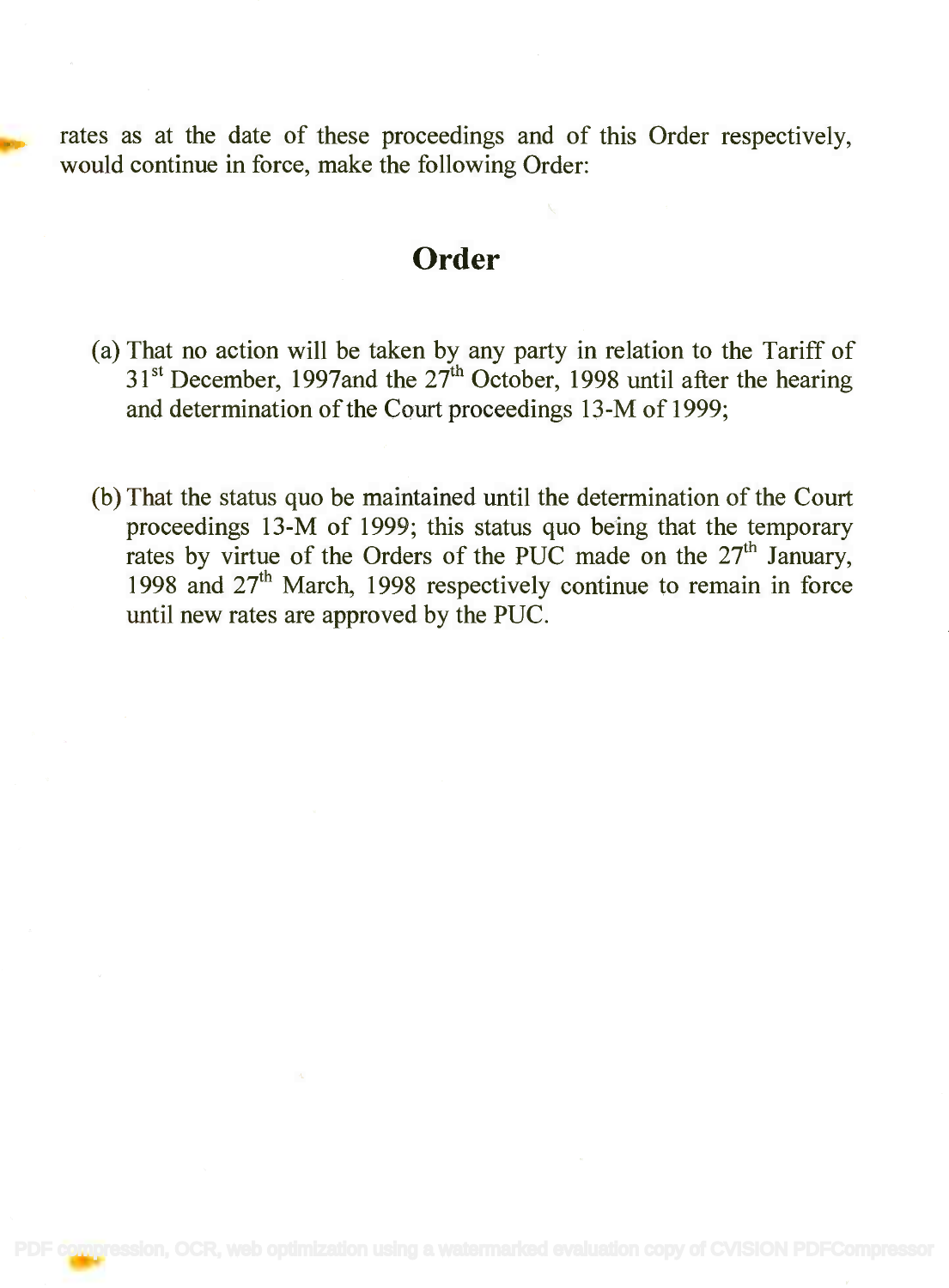

# Guyana Telephone &Telegraph Company Ltd **Guyana Telephone &Telegraph Company Ltd**

P.O.Box10628, 55 Brickdam. Georgetown, Guyana, S.A.

April 23, 1999

Mr. W. Anthony Nurse Mr. W, Anthony Nurse Secretary . Secretary Public Utilities Commission Public Utilities Commission Public Buildings, Georgetown. Public Buildings, Georgetown.



Dear Mr. Nurse,

### Re Report of the PUC Staff Regarding Interim Rates: Tariff Notice Filed October 27, 1998

I refer to your letter of April 07, 1999 and subsequent letters and attachments of April 12, 1999 Irefer to your letter of April 07, <sup>1999</sup> and subsequent letters and attachments of April 12, <sup>1999</sup> and April 19,1999 on the above subject, all requesting responses by April 29, 1999.

As you are aware, at the Commission's hearing of August 13, 1998, Mr. Mc Caskey, Financial As you are aware, at the Commission's hearing of August 13, 1998, Mr, Mc Caskey, Financial Analyst to the Commission promised to forward at Mr. Statia's request a copy of his Analyst to the Commission promised to forward at Mr. Statia's request a copy of his computation outlining the formula used to arrive at his projection of GT&T rate of return (see computation outlining the formula used to arrive at his projection of GT&T rate of return (see page 29 of the transcript of that date). At least on two other occasions during subsequent page 29 of the transcript of that date). At least on two other occasions during subsequent hearings on Tariff Filing 1/1997, Mr. Statia reminded the Commission of this promise and hearings on Tariff Filing 1/1997, Mr. Statia reminded the Commission of this promise and requested a copy of the formula, but to no avail. Had the rate making formula been forwarded to requested a copy of the formula, but to no avail. Had the rate making formula been forwarded to the GT&T, its staff would have been able to compare the Commission's formula against that of the company, do adequate research and make initial submissions to the Commission in this the company, do adequate research and make initial submissions to the Commission in this regard. regard.

Upon reading the report, it is the consensus at  $GT\&T$  that a thorough review would be needed to comprehensively deal with all of the issues raised therein. This exercise necessitates comprehensively deal with all of the issues raised therein. This exercise necessitates considerable time and effort, and in light of the amount of work required, GT&T's staff would be considerable time and effort, and in light of the amount of work required, GT&T's staff would be unable to adequately address these issues within the time specified. Furthermore, GT&T unable to adequately address these issues within the time specified. Furthermore, GT&T appreciates that the Commission has finally outlined its formula and sees its response to the appreciates that the Commission has finally outlined its formula and sees its response to the report as an opportunity to finally put the matters of rate making to rest. report as an opportunity to finally put the matters of rate making to rest.

Administrative Offices Administrative Offices +592-2-72220 +592-2-72220

Accounting Department Accounting, Department +5924-74660 *+592-i-74660*

Business Office Business Office +592-2-65817 +592-2-65817 PDF compression, OCR, web optimization using a watermarked evaluation copy of CVISION PPDF 50% pressor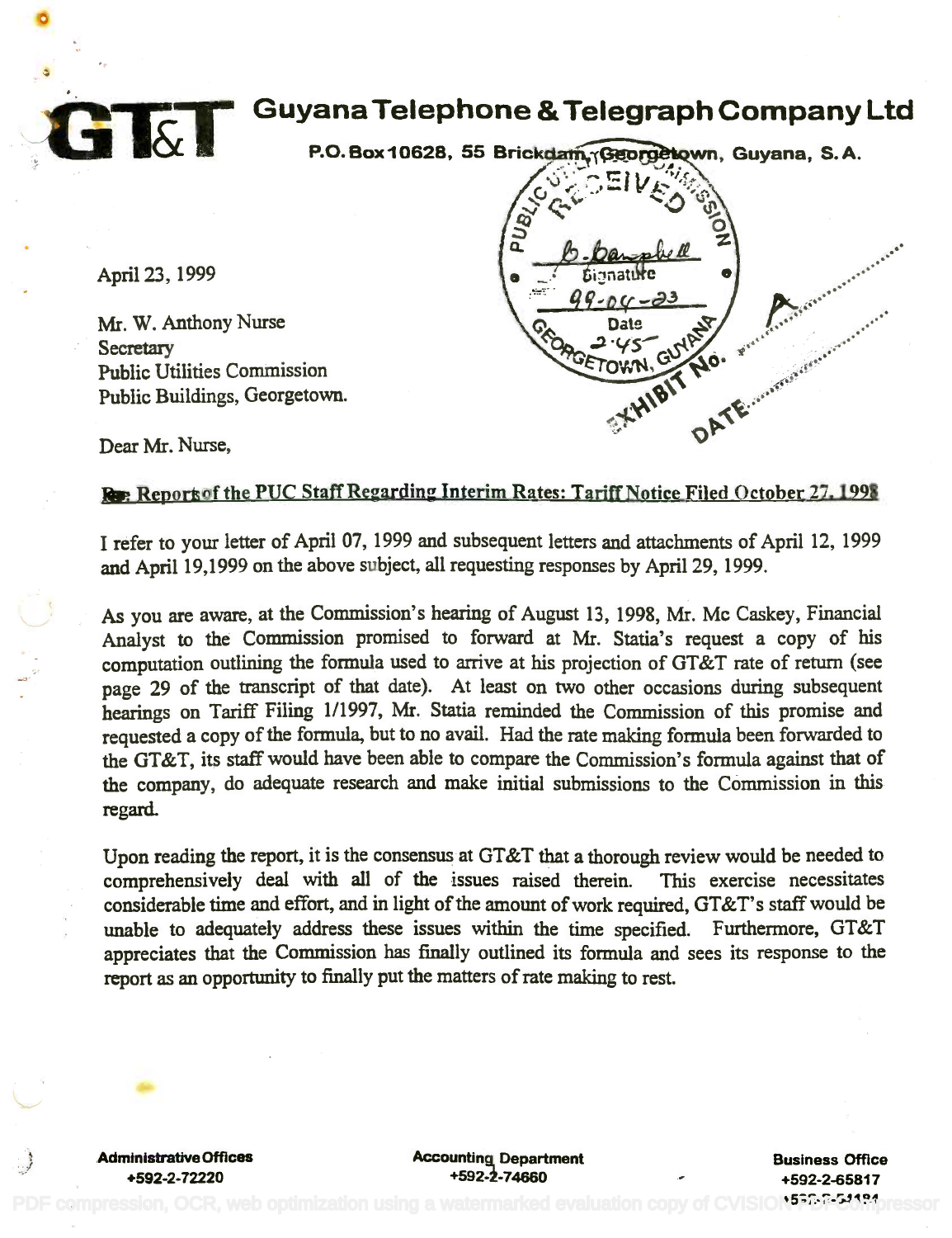Consequently, GT&T is requesting an extension of one month within which to submit its Consequently, GT&T *is* requesting an extension of one month within which to submit its response to the Commission. response to the Commission.

Sincerely yours,

*iJ.f;*

Gogfrey S. Statia eputy General Manager - Regulatory & Business Affairs. *1!putyGeneral Manager - Regulatory* & *Business Affairs.*

پ

cc: Raymond Roopnauth - General Manager, Raymond Roopnauth - General Manager, Sonita Jagan - Deputy General Manager (Finance), Sonita lagan - Deputy General Manager (Finance), Bill Humphrey - Vice President (ATN). Bill Humphrey - Vice President (ATN).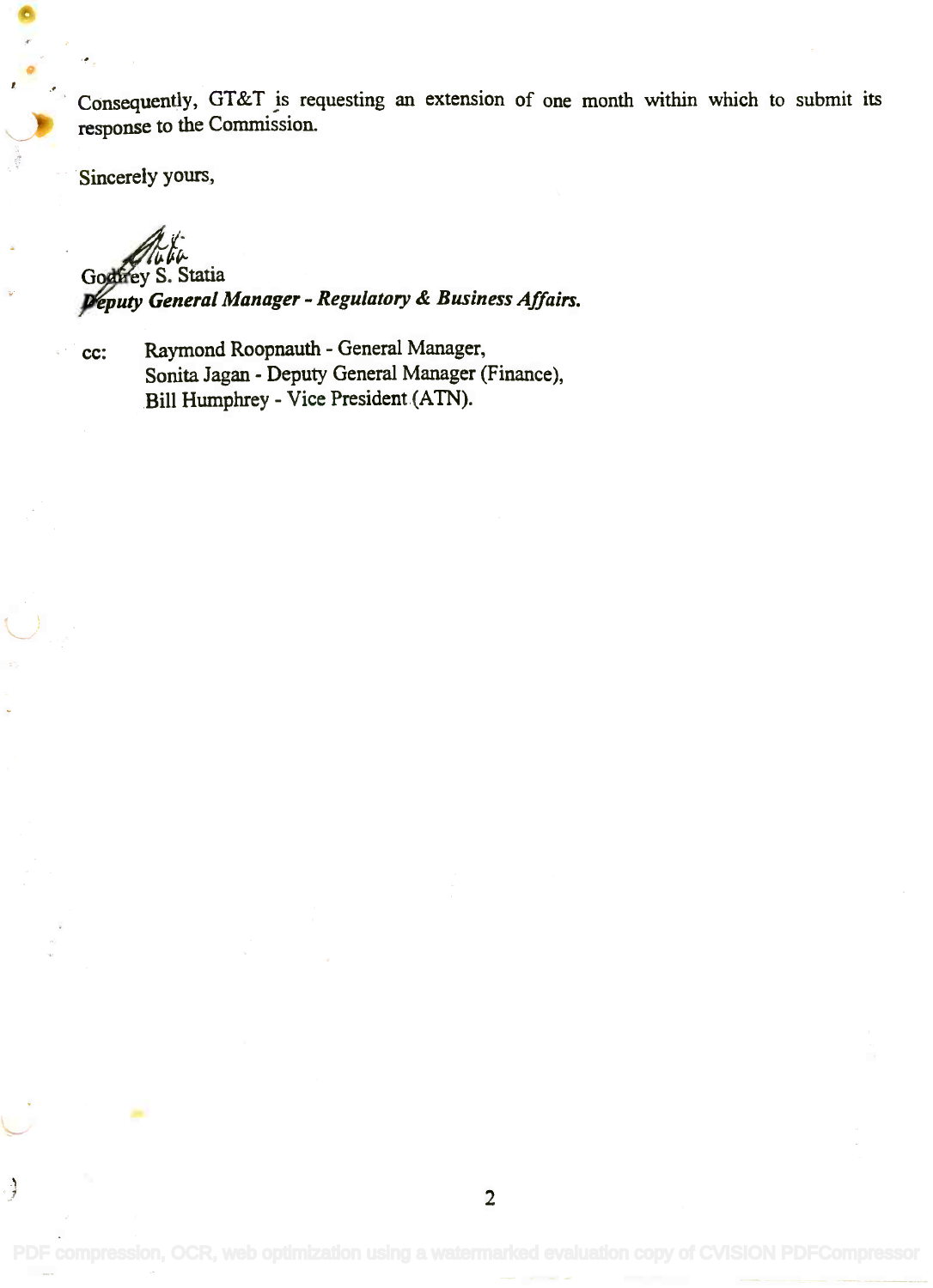

P.O.Box10628, 55 Brickdam, Georgetown, Guyana, S.A.

 $99 - 04 - 31$ 

 $\sim$ 

 $C = V \wedge W$ 

ORGETOWN, GUYP -- HIP ORTE.

 $\Omega$ 

**....**."

"

 $\mathcal{D}$  .  $\mathcal{C}$ 

~~.:: . ~;"~.,'/ .. -' ,- .•... *i·· .. ~* -,' ~-,'. ,,' ,"

"

Date  $\frac{1}{x}$ elle

April 30, 1999

Mr. W. Anthony Nurse Mr. W. Anthony Nurse Secretary Secretary Public Utilities Commission Public Utilities Commission Public Buildings, Georgetown. Public Buildings, Georgetown.

Dear Mr. Nurse,

## Re: Report of the PUC Staff Regarding Interim Rates: Tariff Notice Filed October 27, 1998

 $a \rightarrow b$ 

I refer to my letter of April 23, 1999 on the above subject and subsequent discussions with I refer to my letter of April 23, 1999 on the above subject and subsequent discussions with yourself and the acting Chairman of the Commission, Mr. Chandraballi Bisheswar. yourself and the acting Chairman of the Commission, Mr. Chandraballi Bisheswar.

As discussed and agreed with both of you, GT&T by virtue of its request for an extension by its As discussed and agreed with both of you, GT&T by virtue of its request for an extension by its letter of April 23, 1999, waives its right to put into force the rates requested under Amended letter of April 23, 1999, waives its right to put into force the rates requested under Amended Tariff Filing 1/1997 that may come into force by operation of law until the said response is Tariff Filing 1/1997 that may come into force by operation of law until the said response is submitted by GT&T and scheduled public hearings held in accordance with the provisions of the submitted by GT&T and scheduled public hearings held in accordance with the provisions of the law in a timely manner. law in a timely manner.

Your letter dated April 29, 1999 and received today (p.m) is hereby acknowledged.

Sincerely yours,

Godfrey S. Statia D/puty General Manager - Regulatory & Business Affairs. *n puty General Manager - Regulatory* & *Business Affairs,*

cc: Raymond Roopnauth - General Manager, cc: Raymond Roopnauth - General Manager, Sonita Jagan - Deputy General Manager (Finance), Sonita lagan - Deputy General Manager (Finance), Bill Humphrey - Vice President (ATN). Bill Humphrey - Vice President (ATN).

Administrative Offices **Accounting Department** Administrative OffIces - +592-2-72220

+592-2-72220 +592-2-74660 +592-2-74660

Business Office Business OffIce +592-2-65817 +592-2-65817 +592-2-54184 +592-2-54184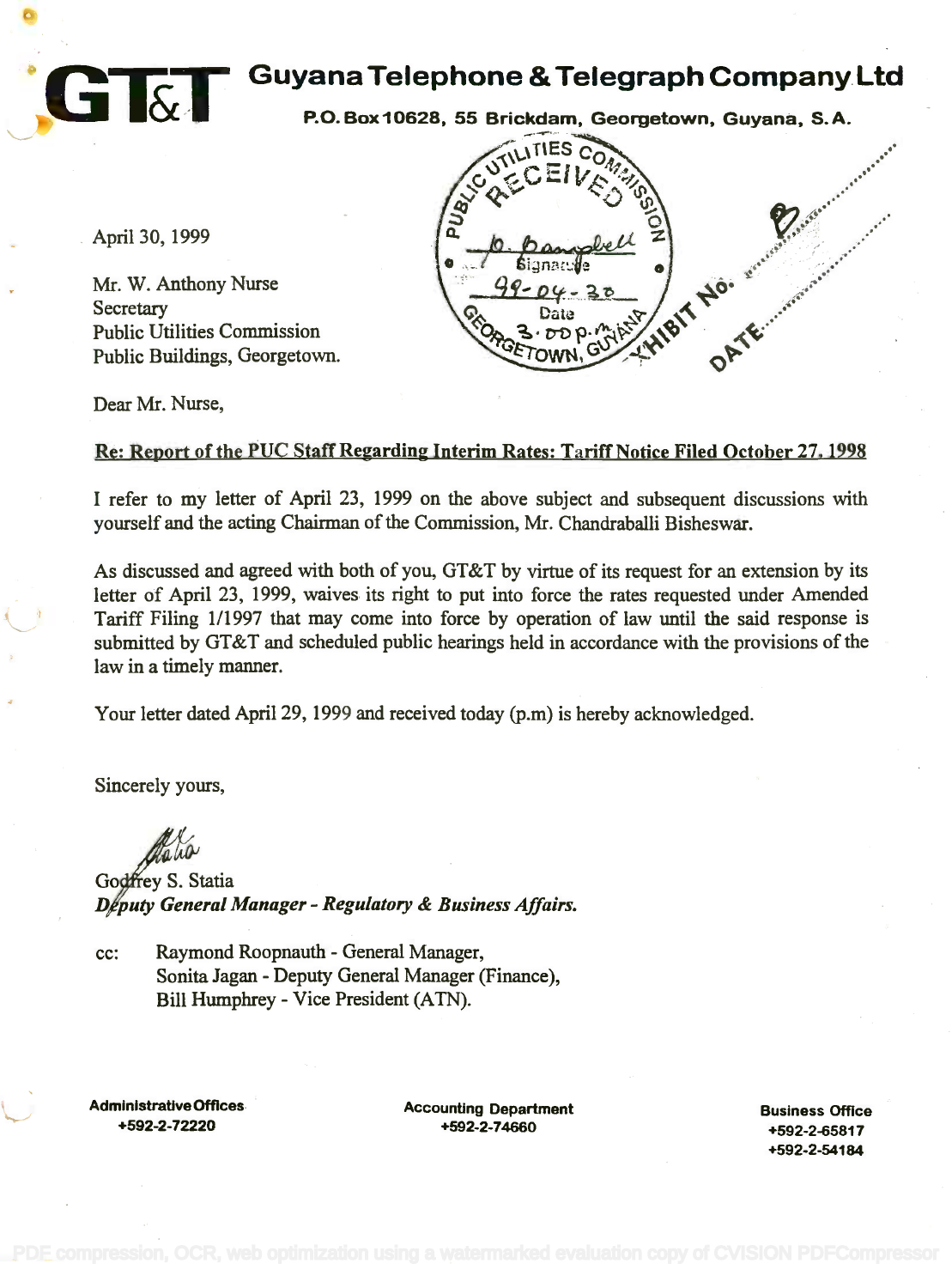

Dear Sir,

Reference is made to your Notice of 19th April, 1999, informing Reference is madeto your Notice of 19th April, 1999, informing the Guyana Telephone and Telegraph Company, Ltd., (G.T.&T.) of the intention of the Public Utilities Commission to inquire on 5th May, intention of the Public Utilities Commissionto inquire on 5th Hay, 1999, and other days, into G.T.&T.'s application of 27th October, 1998, 1999, and other days, into G.T.SeT.'sapplication of 27th October, 1998, for an increase in the rates payable for telephone services. (Tariff for an increase in the rates payable for telephone services. (Tariff Notice No. 1/1998). Notice No. 1/1998).

Your Notice aforesaid does not refer to G.T.&T.'s application for an increase in rates made on 31st December, 1997, by way of Tariff Notice No. 1/1997, but it must be remembered that the application of 27th October, 1998, was an amendment of the application of 31st December, 1997, and together they constitute a single, indivisible, although bifurcated, application. It has to be stressed that they are not two distinct and application. It has to be stressed that they are not two distinct and separate applications, although they are physically two separate pieces separate applications, although they are physically two separate pieces of paper. of paper.

On 20th January, 1999, in proceedings 13 M of 1999, His Honour, Mr. Justice Carl Singh, issued an Order Nisi of Prohibition directed to Mr. P.J. Menon, the Chairman of the Public Utilities Commission, requiring him to show cause why a Writ of Prohibition should not be issued against him to showcause whya \Jrit of Prohibition should not be issued against him and the Public Utilities Commission prohibiting them from proceeding him and the Public Utilities Commissionprohibiting them from proceeding with the further hearing of the application of 31st December, 1997, on the with the further hearing of the application of 31st December,1997, on the ground of bias or a real likelihood thereof. That matter is still pending ground of bias or a real likelihood thereof. That matter is still 'Dending - His Honour has not yet decided whether to discharge the Order Nisi or make it absolute. it absolute.

It is plain that any further hearing of the question of increased rates, in the context of this matter, would be in defiance of the Court's order and would constitute a contempt of court. would constitute a contemptof court.

It is therefore unfortunate and difficult to understand that the Public Utilities Commission proposes to deal with the amended application which is bonded indissolubly to the original application, proceedings in relation to which are still before the Court for determination. It seems clear that to which are still before the Court for determination. It seems clear that to proceed with the amended application involves proceeding with the original proceed with the amendedapplication involves proceeding with the original application. application.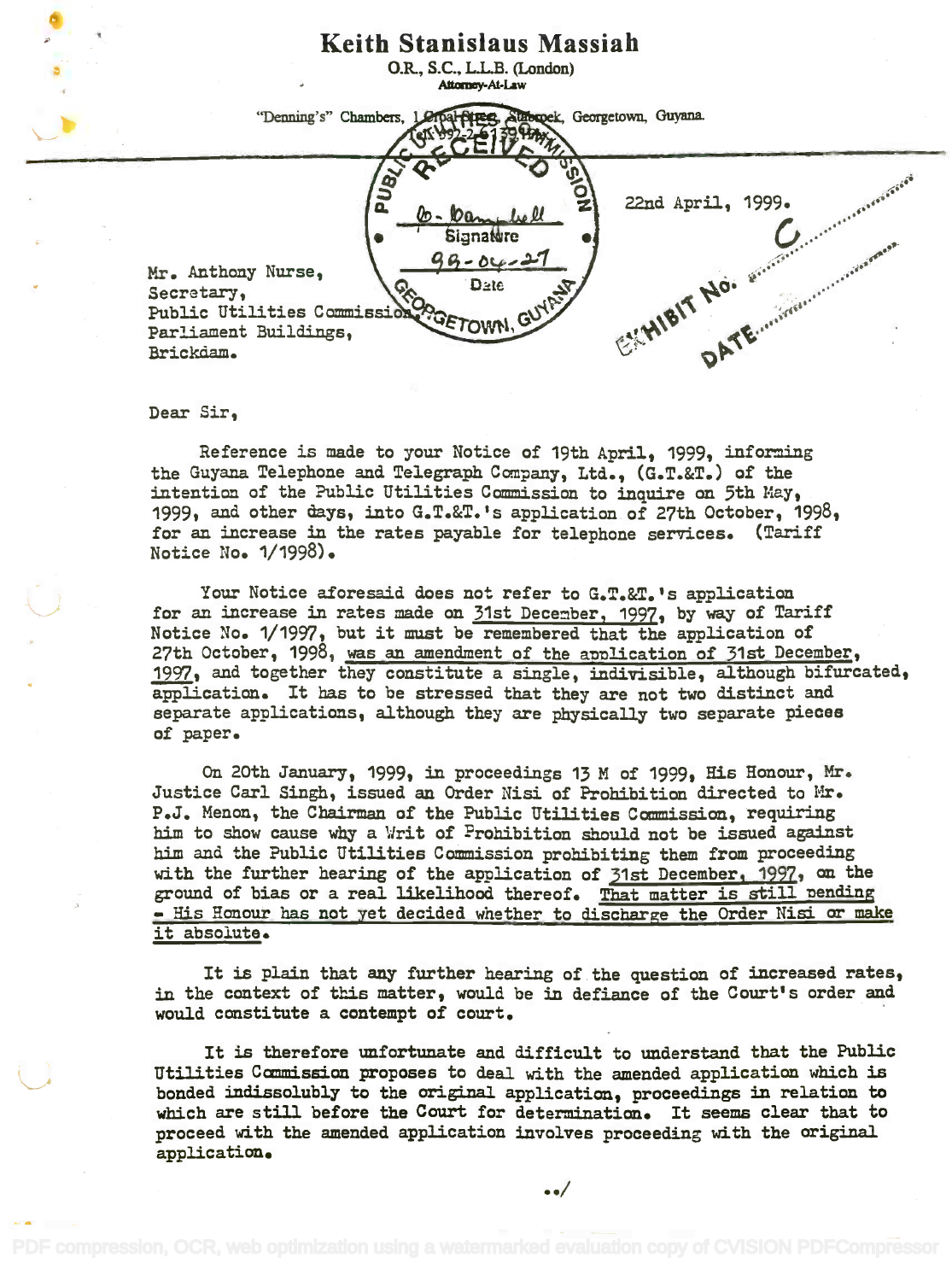# Public Utilities Commission

Public Buildings Brickdam Georgetown, Guyana Public Buildings Brtckdam Georgetown, Guyana Tel: 72182, 73189, 73204 Fax: 592-2-73534 Tel: 72182, 73189, 73204 Fax: 592-2-73534

29th April, 1999

a'

Mr Godfrey Statia, Hr Godfrey Statia, Deputy General Manager Deputy General Manager - Regulatory & Business Affairs, Regulatory & Business Affairs, Guyana Telephone & Telegraph Co. Ltd.,  $\qquad \qquad \forall$ 79 Brickdam, 79 Brickdam, Georgetown. Georgetown.

Dear Mr Statia,

Re: Report of the PUC Staff Regarding Interim Rates: Tariff Notice filed October 27, 1998 Tariff Notice filed October 27, 1998

I do hereby acknowledge receipt of your letter dated I do hereby acknowledge receipt of your letter dated April 23, 1999, on the above captioned subject matter. April 23, 1999, on the above captioned subject matter.

As you are aware on the expiration of the month requested, As you are aware on the expiration of the month requested, that is to say, 23rd May 1999, is the date on which the rates \~! that is to say, 23rd May 1999, is the date on which the rates filed for in Tariff Notice 1-98 on October 27th 1998, will likely I filed for in Tariff Notice 1-98 on October 27th 1998, will likely come into effect should the Public Utilities Commission not do come into effect should the Public Utilities Commission not do anything required by law to determine and approve those rates. anything required by law to.determine and approve those rates.

> The granting of the extension requested must be predicated The granting of the extension requested must be predicated on the premise that the Tariff Notice 1-98 dated October 27th on the premise that the Tariff Notice 1-98 dated October 27th 1998 will not be implemented by Guyana Telephone and Telegraph 1998 will not be implemented by Guyana Telephone and Telegraph Company Limited as coming into force by operation of law. Company Limited as coming into force by operation of law.

Further the said rates will not be put into force by Guyana Further the said rates will not be put into force by Guyana Telephone and Telegraph Company Limited without their being a Telephone and Telegraph Company Limited without their being a scheduled public hearing mutually agreed to by all concerned scheduled public hearing mutually agreed to by all concerned parties and at which Public Hearing all relevant parties are parties and at which Public Hearing all relevant parties are given an opportunity to appear and are given a hearing in given an opportunity to appear and are given a hearing in accordance with the provisions of the law. accordance with the provisions of the law.

Based on the foregoing the Public Utilities Commission has decided to accede to Guyana Telephone and Telegraph Company decided to accede to Guyana Telephone and Telegraph Company Limited request for an extension of one month to submit their Limited request for an extension of one month to submit their. response and which is now hereby granted and you are hereby given response and which is now hereby granted and you are hereby given up to 29th May, 1999 to make such submissions. up to 29th May, 1999 to make such submissions. .

 $2/\ldots$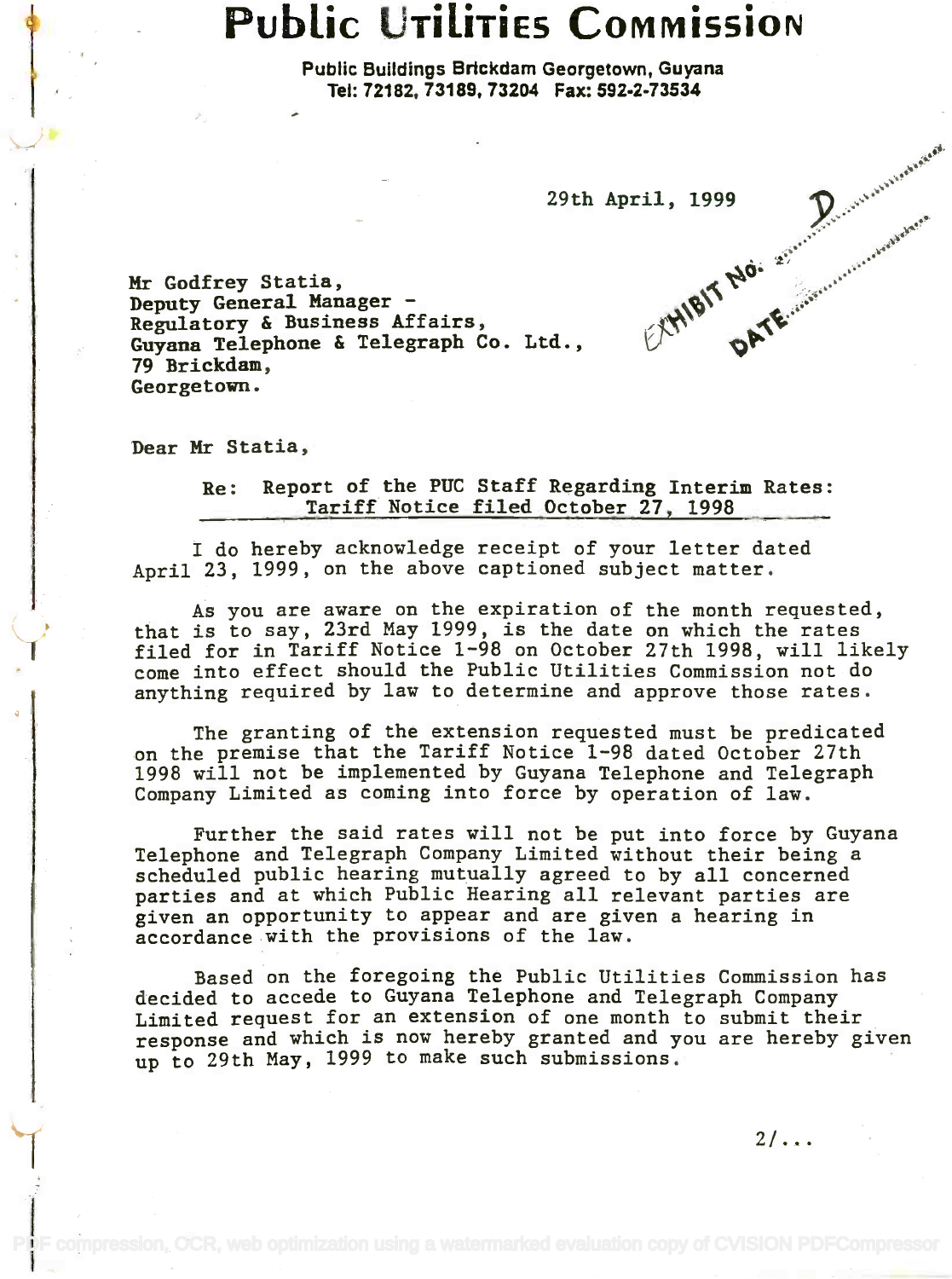Your acknowledgement hereof within the next three days is Your acknowledgement hereof within the next three days is anticipated. anticipated.

Yours faithfully,

 $#$ 

W. Anthony Nurse Secretary Secretary

c.c Mr Raymond Roopnauth, General Manager - GT&T. c.c HI Raymond Roopnauth, General Manager - GT&T.



 $\mathcal{P}_{\mathcal{Q}}$ 

[PDF compression, OCR, web optimization using a watermarked evaluation copy of CVISION PDFCompressor](http://www.cvisiontech.com)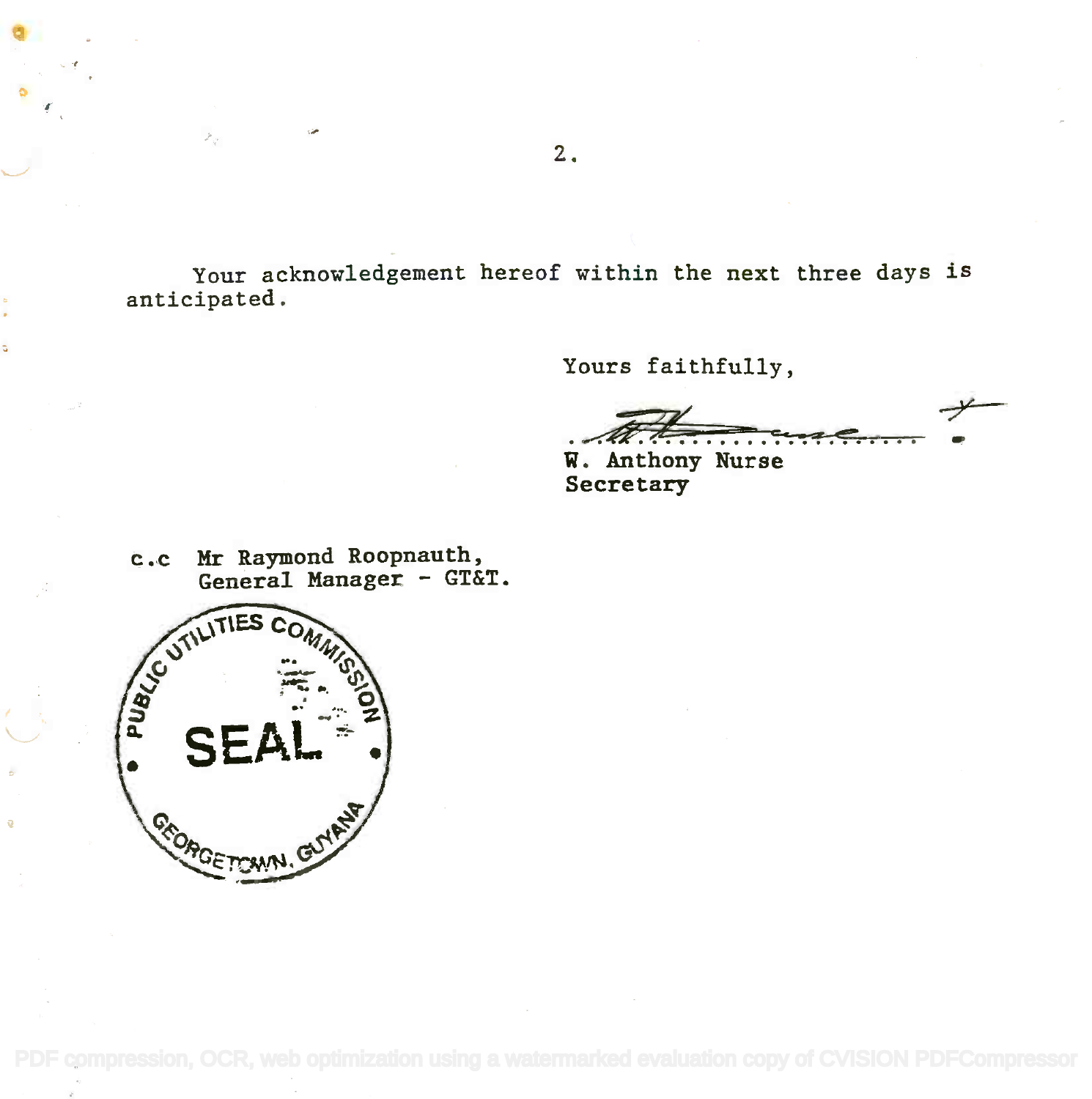(CONTINUATION SHEET) KEITH S. MASSIAE.

22nd April, 1999.

Mr. Anthony Nurse, Secretary, Secretary, Public Utilities Commission. Public Utilities Commission.

In view of these circumstances I should be grateful to hear from you urgently on this matter. you urgently on this matter.

A copy of the Order of Mr. Justice Carl Singh, aforesaid, is put A copy of the Order of Hr. Justice Carl Singh, aforesaid, is put up herewith. up herewith.

Kind regards.

Yours faithfully,

Keith Nassiah

KEITH S. MASSIAH, S.C.  $\mathtt{ATTORNET-AT-LAW}$  .